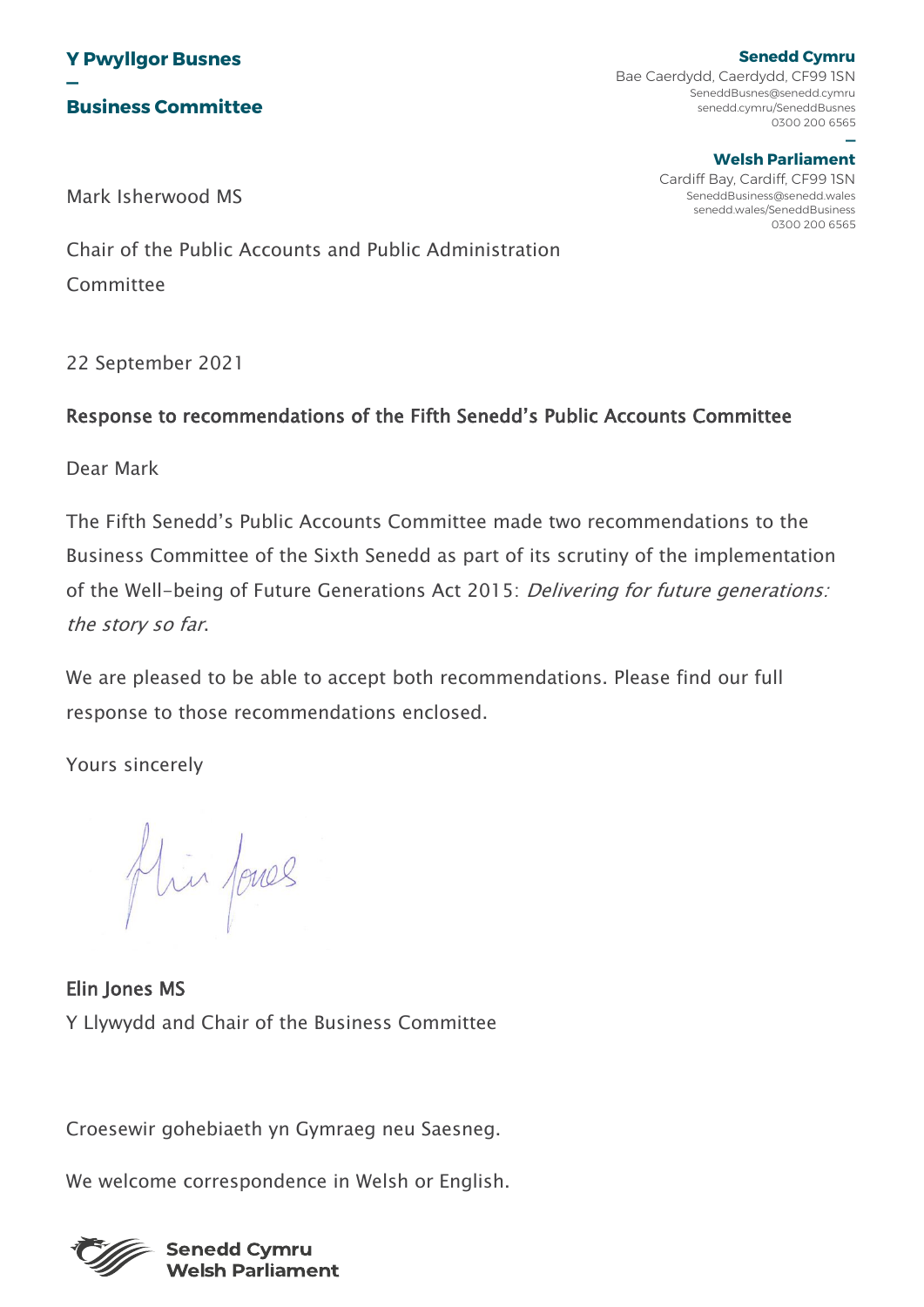# Recommendations (from Delivering for future generations: the story so far)

Recommendation 13. The Business Committee of the Sixth Senedd should ensure that the Senedd's Committee structure facilitates effective scrutiny of legislation such as the Well-being of Future Generations (Wales) Act 2015 and other matters that cross policy areas and Ministerial portfolios.

Recommendation 14. The Business Committee of the Sixth Senedd should give specific consideration to how post-legislative scrutiny of the Well-being of Future Generations (Wales) Act 2015 should be undertaken, and refer that body of work to an appropriate Committee or forum accordingly.

## Response from the Business Committee

## We accept recommendations 13 and 14.

We sought to address these recommendations in the proposals we made to the Senedd on the establishment of committees.

The remit of the Equality and Social Justice Committee includes "implementation of the Well-being of Future Generations Act 2015" and an ability to scrutinise any area of policy from the perspective of the crosscutting issues within its remit, including (but not restricted to): equality and human rights, and the implementation of the Well-being of Future Generations Act 2015.

Whilst it is for the ESJ Committee to determine how best to deliver its remit, we believe that emphasising the ability to work across policy boundaries will ensure all aspects of the WFGA can be pursued without restriction. It is also our hope that this approach acts as a catalyst for greater collaboration between committees when approaching cross-cutting scrutiny challenges.

We have ensured that there is capacity within the committee timetable to help facilitate joint-working between committees. It is now for committees to determine if and how they wish to take this opportunity.

Making one committee responsible for scrutiny of the implementation of the WFGA will hopefully ensure it receives focused post-legislative scrutiny, but this need not be done in isolation from the work of other committees.

Flexibility was an underpinning principle when designing the committee system. Committees are guided rather than bound by their remits and can pursue cross-cutting issues wherever they might lead in policy terms. To ensure that this is done effectively, communication between committees is



**Senedd Cymru Welsh Parliament**